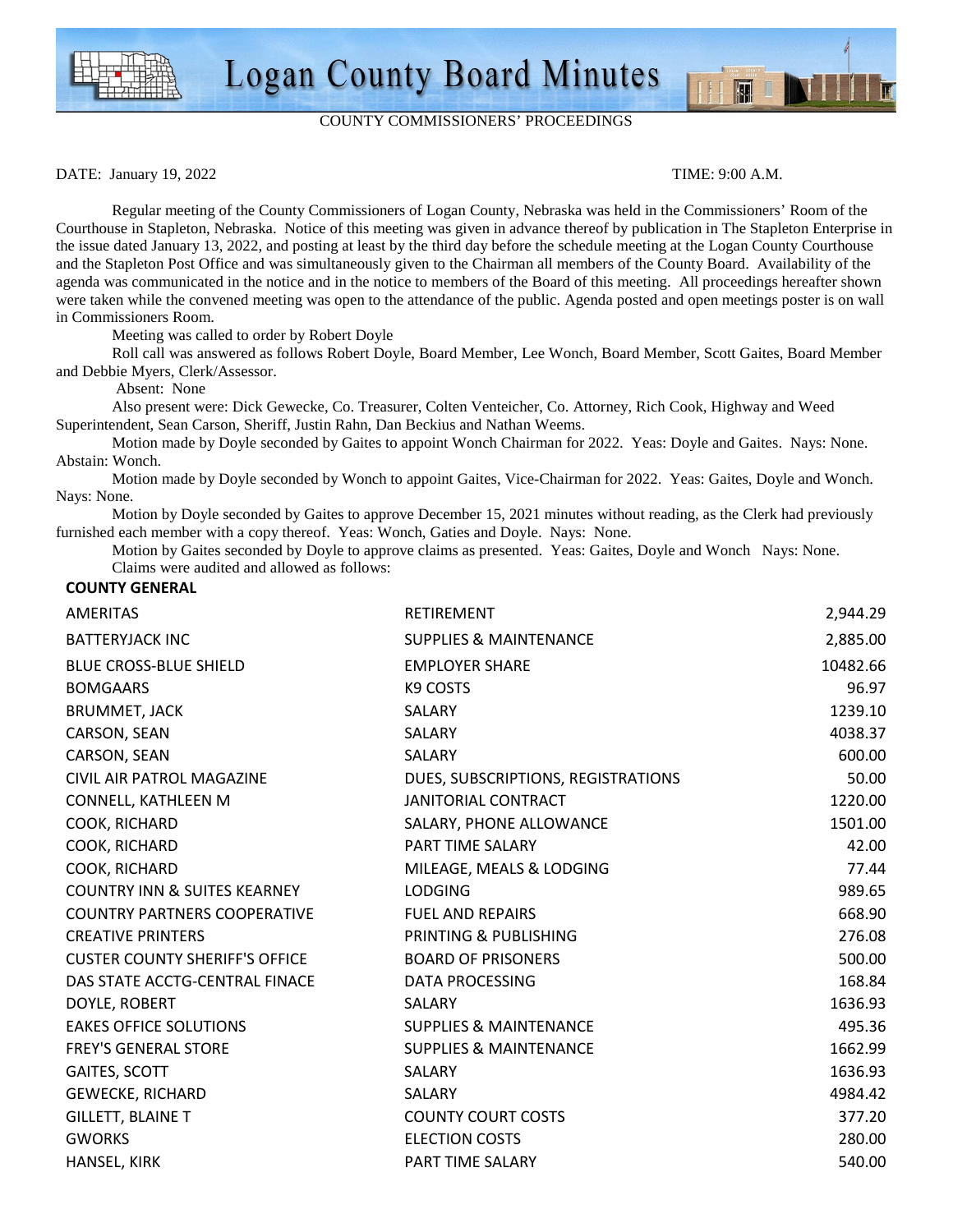

## Logan County Board Minutes

|                                          | <b>Logan County Board Minutes</b>              |          |
|------------------------------------------|------------------------------------------------|----------|
| <b>HEARTLAND ANIMAL CENTER</b>           | K9 COSTS                                       | 76.10    |
| <b>JUSTICE DATA SOLUTIONS</b>            | <b>DATA PROCESSING</b>                         | 3050.00  |
| KEITH COUNTY COMMUNICATIONS/911          | 911 SERVICE & TOWER                            | 333.33   |
| LINCOLN CO DETENTION CENTER              | <b>BOARD OF PRISONERS</b>                      | 500.00   |
| LINCOLN COUNTY TREASURER                 | <b>COOPERATIVE EXT 2ND QUARTER</b>             | 2046.85  |
| <b>LOGAN COUNTY CLERK</b>                | <b>SUPPLIES &amp; MAINTENANCE</b>              | 25.00    |
| MID-STATES ORGANIZED CRIME INFO CEN      | DUES, SUBSCRIPTIONS, REGISTRATIONS             | 100.00   |
| MIPS, INC.                               | <b>SERVICE</b>                                 | 1371.29  |
| MYERS, DEBBIE                            | SALARY                                         | 4038.37  |
| MYERS, DEBBIE                            | SALARY                                         | 425.00   |
| MYERS, DEBBIE                            | <b>MILEAGE &amp; MEALS</b>                     | 35.10    |
| NE CLERKS.REG OF DEEDS, ELECTION COMM    | <b>DUES</b>                                    | 75.00    |
| NE WEED CONTROL ASSN                     | <b>DUES</b>                                    | 125.00   |
| NICHOLSON, JENNIFER                      | <b>SALARY</b>                                  | 3029.10  |
| PETTY CASH FUND                          | TELE, UTILITIES, DUES, SUBSCRIPTIONS & POSTAGE | 1733.43  |
| SANDHILLS WEED MANAGEMENT AREA           | <b>DUES</b>                                    | 200.00   |
| <b>SUNSET LAW ENFORCEMENT</b>            | <b>SUPPLIES &amp; MAINTENANCE</b>              | 984.00   |
| <b>TRANSUNION RISK &amp; ALTERNATIVE</b> | <b>DATA PROCESSING</b>                         | 75.00    |
| TURNBULL, KENT D                         | <b>COUNTY COURT COSTS</b>                      | 443.60   |
| U.S. BANK                                | DUES, POSTAGE, TRAINING, SUPPLIES              | 4081.43  |
| <b>VENTEICHER, COLTEN</b>                | SALARY                                         | 2000.00  |
| <b>VERIZON WIRELESS</b>                  | <b>SHERIFF PHONE</b>                           | 255.72   |
| <b>VILLAGE OF STAPLETON</b>              | <b>MISC</b>                                    | 25.00    |
| WEEMS, AMANDA                            | SALARY                                         | 4107.07  |
| WONCH, CECIL                             | SALARY                                         | 1636.93  |
| WOOD, DALEN                              | SALARY                                         | 5784.81  |
| <b>COMMUNITY FIRST BANK</b>              | <b>EMPLOYER SHARE OASI</b>                     | 2713.24  |
| <b>GENERAL ROAD</b>                      |                                                |          |
| <b>BLUE CROSS-BLUE SHIELD</b>            | <b>EMPLOYER SHARE</b>                          | 949.81   |
| <b>BUD'S REPAIR</b>                      | ROAD EQUIPMENT REPAIR                          | 103.20   |
| CARSON, SEAN                             | PART TIME SALARY                               | 656.00   |
| COOK, RICHARD                            | SALARY                                         | 1170.00  |
| <b>COUNTRY INN &amp; SUITES KEARNEY</b>  | <b>LODGING</b>                                 | 115.26   |
| <b>COUNTRY PARTNERS COOPERATIVE</b>      | <b>FUEL AND REPAIRS</b>                        | 1318.42  |
| <b>CROELL INC</b>                        | <b>GRAVEL &amp; BORROW</b>                     | 1752.77  |
| <b>EASTSIDE SERVICE</b>                  | <b>FUEL AND REPAIRS</b>                        | 1441.64  |
| FALING, GARY                             | SALARY                                         | 3400.00  |
| <b>FREY'S GENERAL STORE</b>              | <b>SHOP SUPPLIES</b>                           | 215.22   |
| <b>GB AUTO SERVICE INC</b>               | <b>MACHINERY &amp; EQUIPMENT</b>               | 423.91   |
| JIVIDEN, KENNETH                         | PART TIME SALARY                               | 1528.00  |
| LEACH, SCOTT                             | <b>SALARY</b>                                  | 4366.81  |
| MYERS, LARRY                             | SALARY                                         | 2828.31  |
| NE ASSN OF CO ENGIN & HWY SUPER          | <b>DUES</b>                                    | 50.00    |
| <b>NMC</b>                               | <b>SHOP SUPPLIES</b>                           | 50.36    |
| <b>PAULSEN</b>                           | <b>GRAVEL &amp; BORROW</b>                     | 2554.60  |
| PETTY CASH FUND                          | TELE. AND UTILITIES & SUPPLIES                 | 327.76   |
| POWERPLAN                                | <b>EQUIPMENT REPAIR</b>                        | 16486.39 |
| <b>TRAFFIC SIGN CORP</b>                 | SIGNS & POSTS                                  | 2249.93  |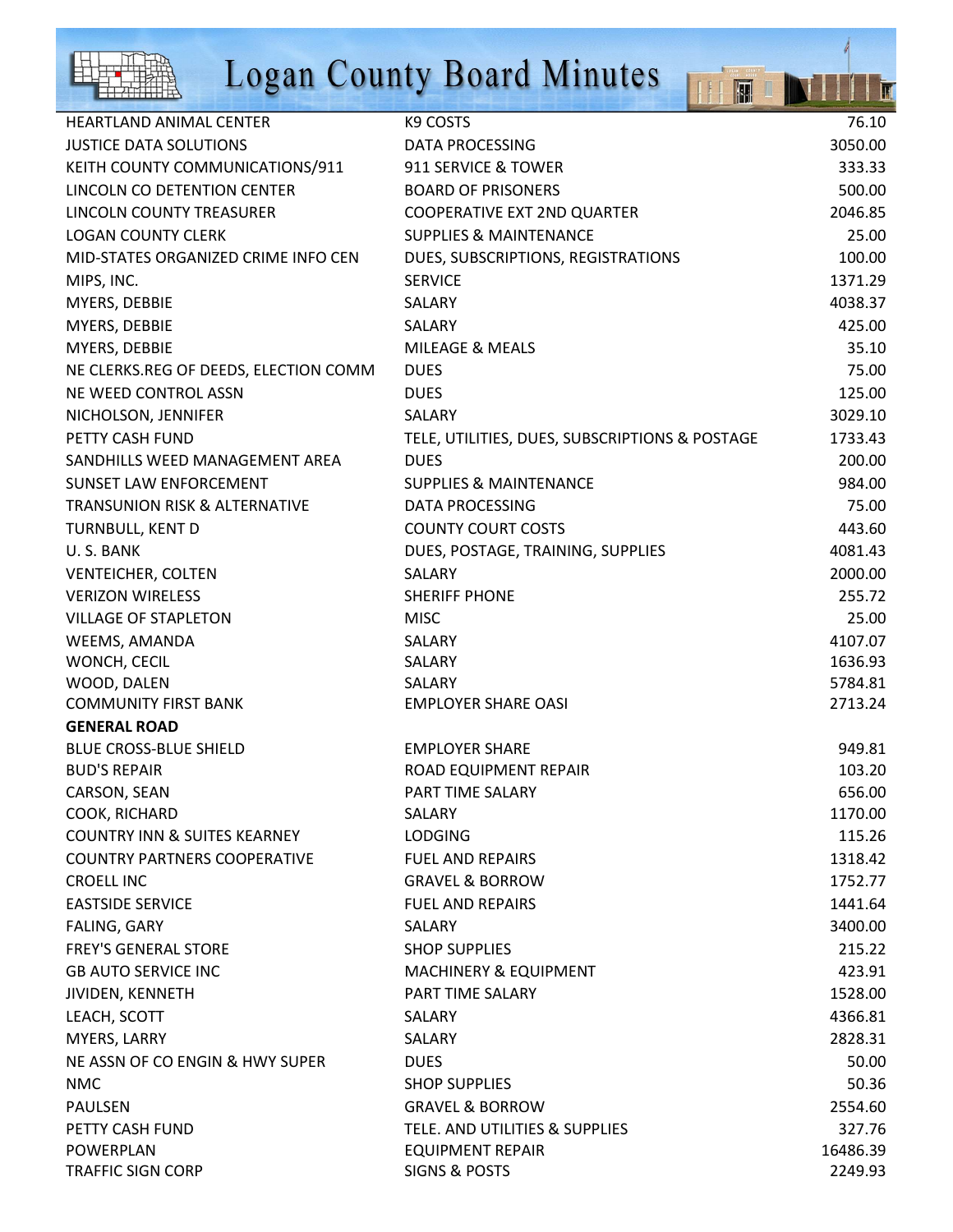|                             | <b>Logan County Board Minutes</b> | OSAN COUNTY<br><b>F</b><br>H |
|-----------------------------|-----------------------------------|------------------------------|
| <b>COMMUNITY FIRST BANK</b> | <b>EMPLOYER SHARE OASI</b>        | 1050.75                      |
| <b>COUNTY LIBRARY</b>       |                                   |                              |
| <b>BIBLE SUPPLIES</b>       | <b>BOOKS</b>                      | 32.40                        |
| <b>CREATIVE PRINTERS</b>    | PRINTING & PUBLISHING             | 15.00                        |
| PETTY CASH FUND             | <b>TELEPHONE SERVICE</b>          | 73.21                        |
| <b>REGIER, KELLY</b>        | <b>PART TIME SALARY</b>           | 20.00                        |
| TRIMBLE, KATHRYN            | SALARY                            | 715.00                       |
| TRIMBLE, KATHRYN            | <b>MISC SUPPLIES</b>              | 13.73                        |
| U.S. BANK                   | <b>BOOKS</b>                      | 36.35                        |
| <b>COMMUNITY FIRST BANK</b> | EMPLOYER SHARE OASI               | 56.23                        |
| <b>911 SURCHARGE</b>        |                                   |                              |
| PETTY CASH FUND             | <b>TELEPHONE SERVICE</b>          | 62.96                        |

TOTAL 122,728.52

Justin Rahn addressed the board to discuss access to land that he is building a residence.

Dan Beckius, Village of Stapleton and Nathan Weems, owner of parcels 570000823 & 570000645 approached the board requesting the County to look into the back taxes on these two properties which were foreclosed on by the Village Board for the liens of the Village. County Attorney will look into the matter.

Colten Venteicher, County Attorney discussed with the board on uses for the ARPA Funds received by the County. He will do some more research and will discuss the different options at the next board meeting.

Rich Cook presented the Annual 2021 Weed Report. Motion by Doyle seconded by Gaites to approve the 2021 Annual Weed Report as presented. Yeas: Doyle, Wonch and Gaites. Nays: None.

Rich, Cook presented the Highway Superintendent report and Colten Venteicher gave a County Attorney Report.

Motion by Doyle seconded by Gaites to accept Steele Roofing Estimate for the hail damage on the County Shop for \$32,500. Yeas: Gaites Doyle and Wonch. Nays: None.

The Policy on Cooperation in Volunteer Emergency Services was tabled until February meeting.

The 2021 annual salary for County Clerk, County Treasurer and County Sheriff is set at \$48,460 and County Commissioners \$8,245.

Rates and salaries for the appointed officers are to be set as follows:

Motion by Gaites seconded by Doyle to set minimum wage \$16.00 per hour for occasional employment for equipment operators, Emergency Manager \$15.00 per hour, Highway Superintendent \$15.00 per hour, Noxious Weed for \$15.00 and County Surveyor at \$1.00 per annum. Rates for machine hire and operator \$200.00 per hour, rates for copies .25 per copy, emailed copies \$1.00 per copy and faxed copies will be \$2.50 for first page and \$1.00 for each additional page. Mileage rates are set by the State .585 cents per mile. Yeas: Doyle, Wonch and Gaites. Nays: None.

Motion by Doyle seconded by Gaites to set the following appointments: Petty Cash Officer – Dick Gewecke Noxious Weed Superintendent – Richard Cook Highway Superintendent – Richard Cook County Surveyor – Bonnita Edwards Emergency Manager – Sean Carson County Physician- Dr. Loper County Health Board-Dr. Loper,County Physician, Sean Carson, Sheriff and Debbie Myers, County Clerk Yeas: Wonch, Gaites and Doyle. Nays: None.

Motion by Gaites seconded by Doyle to make the following appointments for 2022: Cecil Wonch as Region II Human Services Governing Board Member and the West Central District on Aging Board, Cecil Wonch Board Member and Scott Gaites Alternate to the Lexington Landfill Board. Yeas: Wonch, Gaites and Doyle. Nays: None. Motion by Doyle seconded by Wonch to appoint Scott Gaites to the West Central Health Department Board for one year, Yeas: Wonch,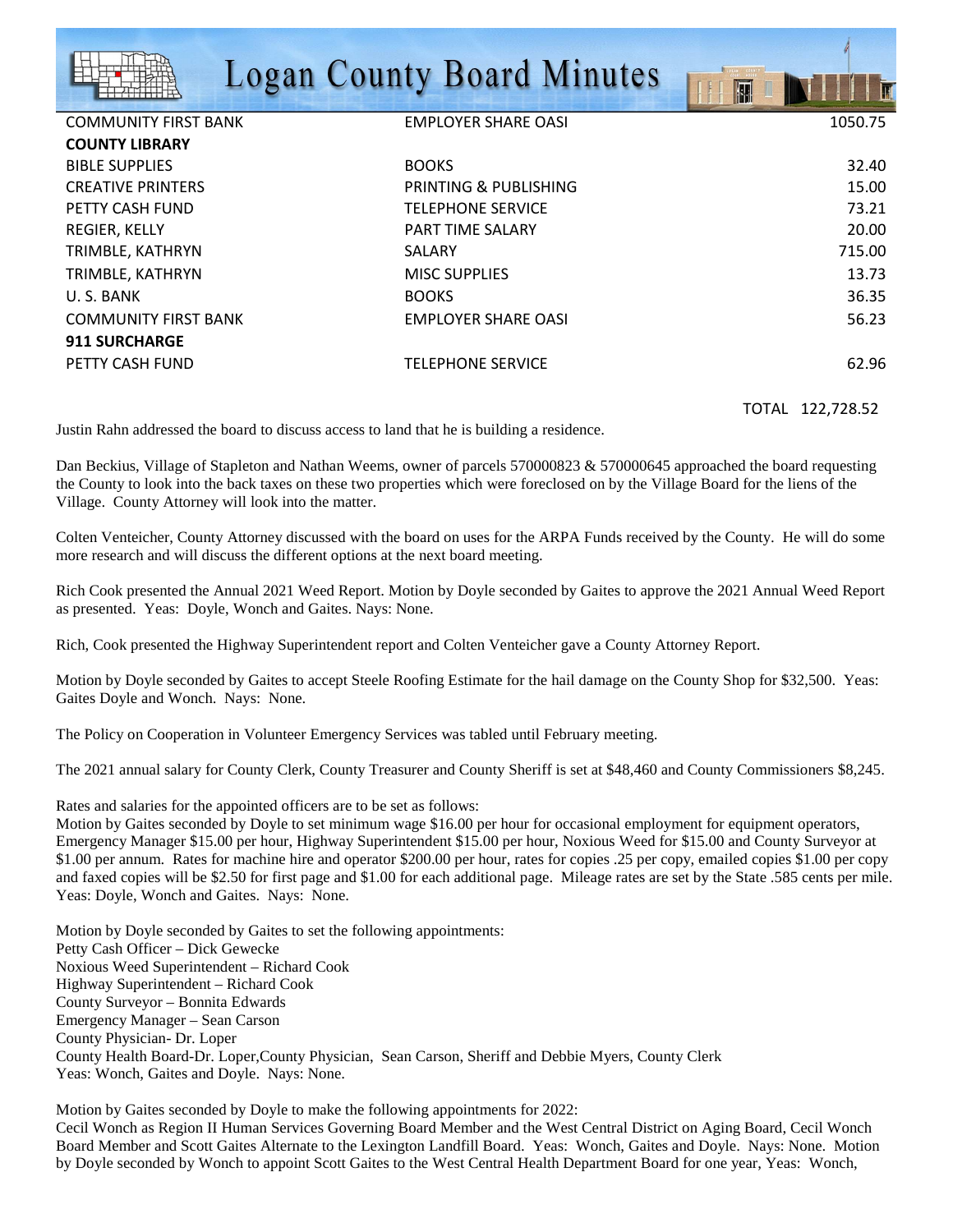

Gaites and Doyle. Nays: None. Motion by Gaites seconded by Wonch to appoint Robert Doyle to the RC&D Board as the County Commissioner Member and Kenneth Kramer as the County Member. Yeas: Gaites, Wonch and Doyle. Nays: None.

Budget Authority was tabled until February meeting.

Motion by Gaites seconded by Doyle to approve the County Attorney agreement for 2022. Yeas: Doyle, Gaites and Wonch. Nays: None.

Annual signature report was signed by all the County Officials and their Deputies.

Motion by Doyle seconded Gaites to designate The Stapleton Enterprise as the official newspaper of Logan County and the Logan County Website as the official website of Logan County. Yeas: Gaites, Doyle and Wonch. Nays: None.

Motion by Gaites seconded by Doyle to set the date for the regular meeting of Logan County to be the third Wednesday of the month at 9:00 a.m. Yeas: Wonch, Doyle and Gaites. Nays: None.

Motion by Doyle seconded by Gaites to designate the Courthouse, Post Office, Frey's General Store, Kimber's, Stapleton Cooperative Market, The Feed Bunk, Creative Printers and the Logan County Website as possible places to post notice of a meeting when it is necessary to hold an emergency meeting without reasonable notice. Yeas: Doyle, Gaites and Wonch. Nays: None.

Motion by Gaites seconded by Doyle to designate the Logan County Website as the official website of Logan County. Yeas: Wonch, Gaites and Doyle. Nays: None.

Motion by Gaites seconded by Doyle to sign and approve the Memorandum of Understanding between The Nebraska Department of Veterans' Affairs and Logan County. Yeas: Gaites, Doyle and Wonch. Nays: None.

Dick Gewecke, Logan County Treasurer made semi-annual settlement with the County Board and filed a statement showing the amount of money on hand belonging to the various funds. The County Board examined such settlement and found same to be correct and hereby entered and order to that effect. Motion by Gaites seconded by Doyle to approve the semi-annual statement. Yeas: Wonch, Doyle and Gaites. Nays: None.

Motion by Doyle seconded by Gaites to set hearing date for the one-and six-year road plan for February 16, 2022 at 9:30 a.m. Yeas: Gaites, Doyle and Wonch. Nays: None.

Road men wages were discussed. Motion by Gaites seconded Doyle to raise the road maintenance men from \$17.00 per hour to \$18.00 per hour. Yeas: Wonch, Gaites and Doyle. Nays: None.

The Commissioner Districts were discussed. The board discussed the idea of eliminating the Commissioner Districts and having the Commissioners elected at large. If they voted to do this it would be put to the vote of the people on the November election. The matter was tabled until later date, so the commissioners could look into it more.

 The Planning Commissioner represented by Debbie Myers; Zoning Administrator made a request by the planning board to make an addendum to the Comprehensive Plan by adding Resolution # 21-7 that was passed by the Commissioners in May 2021 opposing the 30 x 30 proposal. Motion by Gaites seconded by Doyle to add Resolution #21-7 to the Comprehensive Plan of the Logan County Zoning. Yeas: Wonch, Doyle and Gaites. Nays: None.

The Logan County Library is going to paint and get new furnishings for the County Library and they wanted the Commissioners to look at the north wall and damage on the wall around the new windows.

 $\frac{1}{2}$  , and the set of the set of the set of the set of the set of the set of the set of the set of the set of the set of the set of the set of the set of the set of the set of the set of the set of the set of the set

No further business meeting adjourned to meet February 16, 2022

Attest:

.

**Chairman**